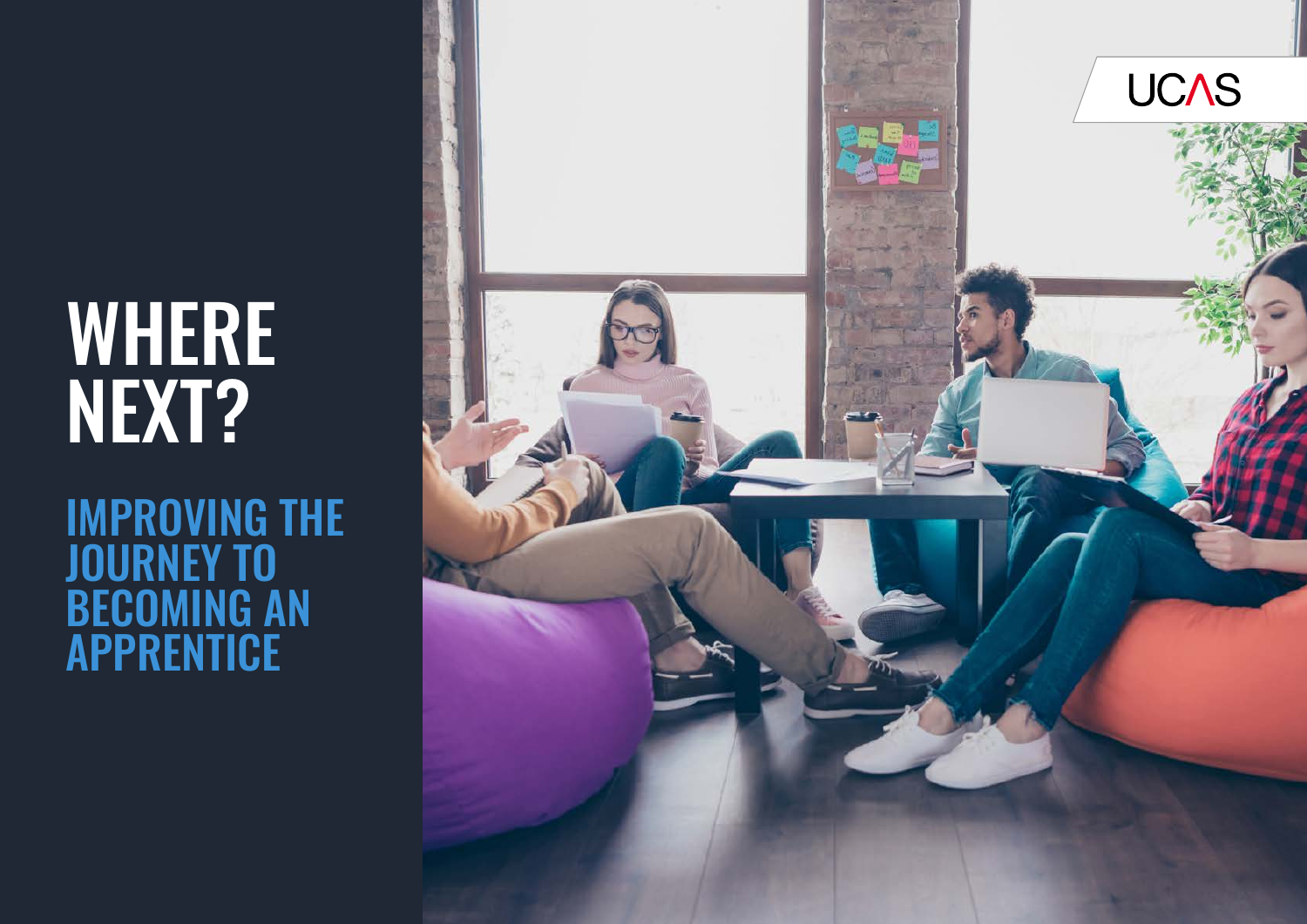#### ALMOST A THIRD (31%) OF STUDENTS SAID IT WAS 'VERY EASY' TO ACCESS INFORMATION ABOUT HIGHER EDUCATION COMPARED TO JUST 6% WHO SAID THE SAME ABOUT APPRENTICESHIPS

Helping people make the best decision for them on their next step in education or training is in our DNA at UCAS. Each year we support around 700,000 people from across the world to connect to UK education.

At the heart of our strategy, **[Discover Your Future](http://www.ucas.com/2025)**, is our vision to connect people to their future. We aim to inspire and empower people to make aspirational choices and enhancing our apprenticeships offer is key to this. In February, we polled year 12 and 13 students, about their attitudes to higher education and apprenticeships, as well as their experience in exploring these options<sup>1</sup>. Key findings include:

#### STUDENTS ARE INCREASINGLY INTERESTED IN APPRENTICESHIPS, BUT FIND IT HARD TO GET INFORMATION ABOUT THEM

We ask all our applicants certain questions when they apply to UCAS. Over half of those who are interested in applying for entry in 2022 have registered an interest in apprenticeships. The most common subject preferences for an interest in apprenticeships are Engineering (65.6%), Computer Sciences (65.2%) and Architecture, Building, and Planning (65.2%).

These students are more likely to be from areas with the least participation in higher education: 46.3% from the most disadvantaged areas<sup>2</sup> were interested in apprenticeships, compared to 40.9% from the most advantaged areas.

Despite this increased interest in apprenticeships, students still struggle to find information about them. Equally, as noted in our *[Where Next? –](https://www.ucas.com/corporate/news-and-key-documents/news/one-five-students-unintentionally-block-themselves-degree-choices)  [What influences the choices school leavers make?](https://www.ucas.com/corporate/news-and-key-documents/news/one-five-students-unintentionally-block-themselves-degree-choices)* report, one-third of students do not receive any information about apprenticeships from their school or college. This compares to three-quarters of students reporting it being easy to find information about higher education.

## HOW EASY OR DIFFICULT DO YOU FIND ACCESSING INFORMATION FOR APPLYING FOR THE FOLLOWING?



MORE THAN ONE IN FIVE SAID IT WAS 'SOMEWHAT **DIFFICULT' OR 'VERY DIFFICULT' TO GET** INFORMATION ON APPRENTICESHIPS 1

<sup>1</sup> UCAS surveyed 1,165 applicants and responses were then weighted by age, gender, socio economic status, school type, region of UK (England only) in line with the proportions on the UCAS database, for which the data was taken from UCAS Undergraduate Sector-Level End of Cycle Data Resources 2020.

<sup>2</sup> Based on POLAR4 quintiles.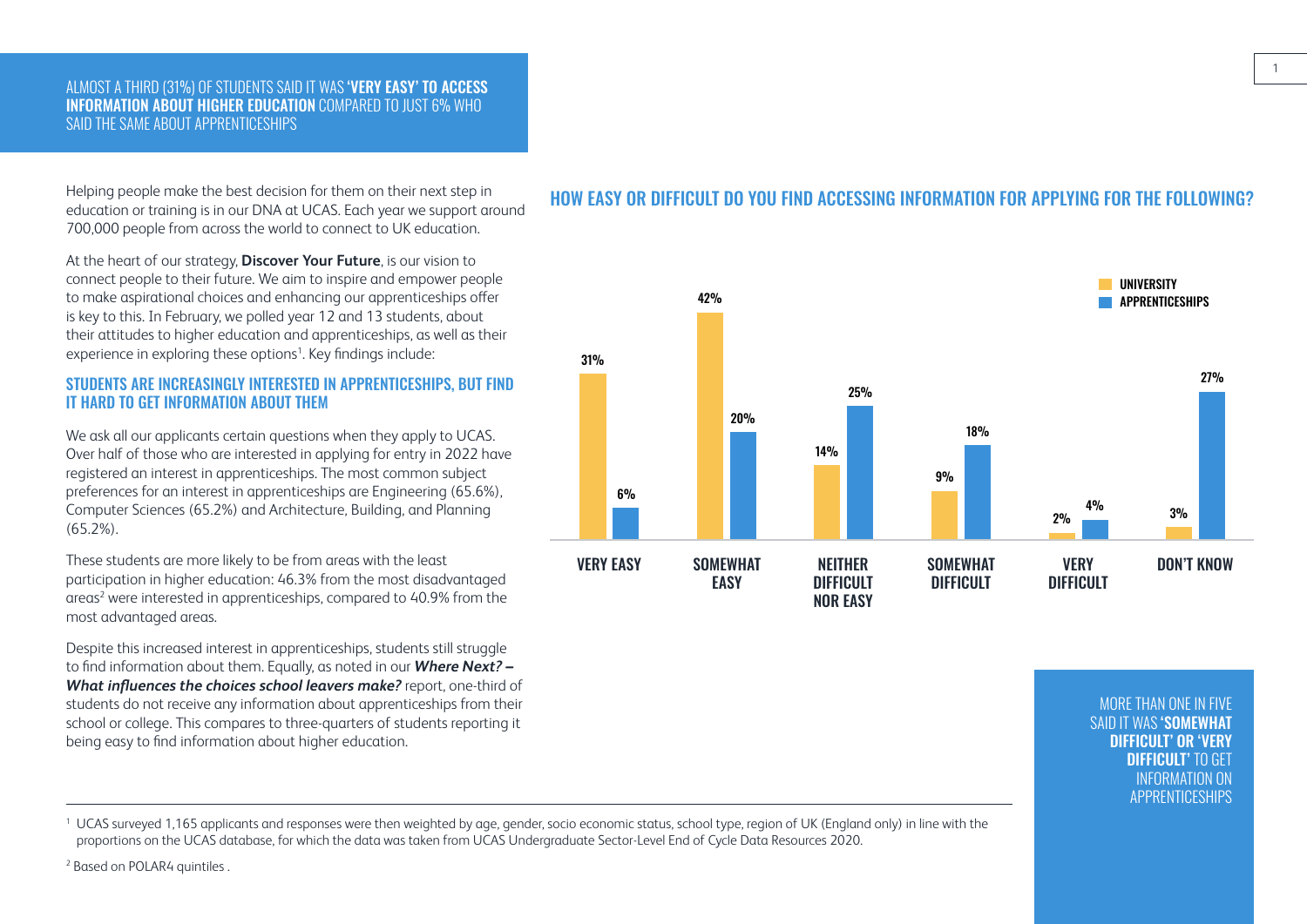#### STUDENTS REPORT THAT THE ABILITY TO GET A JOB IS AN IMPORTANT OUTCOME FOR POST-SCHOOL OR COLLEGE OPTIONS. 87% OF APPLICANTS THINK A UNIVERSITY DEGREE IS IMPORTANT TO GETTING A JOB COMPARED, COMPARED TO 57% WHO THINK THE SAME FOR APPRENTICESHIPS

Encouragingly, UCAS is the most cited source for information for applicants across both higher education and apprenticeships, highlighting the desire of students to view both pathways in a single location. This supports previous research, commissioned by UCAS, from Youthsight where 89% of students said it would be useful to have a centralised platform that offers a help/advice service when it comes to finding and applying for apprenticeships.

But it is not just students that require this support. Our recent survey of parents and carers found that almost one in three were unaware that you can apply for a degree apprenticeship alongside an undergraduate application. Unsurprisingly, parents who had taken an apprenticeship themselves are twice as likely to encourage their child to follow in their footsteps rather than choose an undergraduate degree.

#### MORE NEEDS TO BE DONE TO ARTICULATE THE BENEFITS OF APPRENTICESHIPS

To improve how people navigate the world of apprenticeships, we need to change how they are perceived. While most people appreciate that apprenticeships are there as an option, they are not sure either how to get information on them or indeed where they can lead.

THE WORD 'PRESTIGIOUS' WAS ASSOCIATED WITH UNIVERSITY DEGREES BY 76% OF THOSE POLLED COMPARED TO JUST 4% FOR APPRENTICESHIPS – A FURTHER 14% OF RESPONDENTS RATED THEM EQUALLY PRESTIGIOUS.

## FOR EACH OF THE FOLLOWING, PLEASE INDICATE WHETHER YOU ASSOCIATE IT MORE STRONGLY WITH APPRENTICESHIP SCHEMES OR UNIVERSITY DEGREES

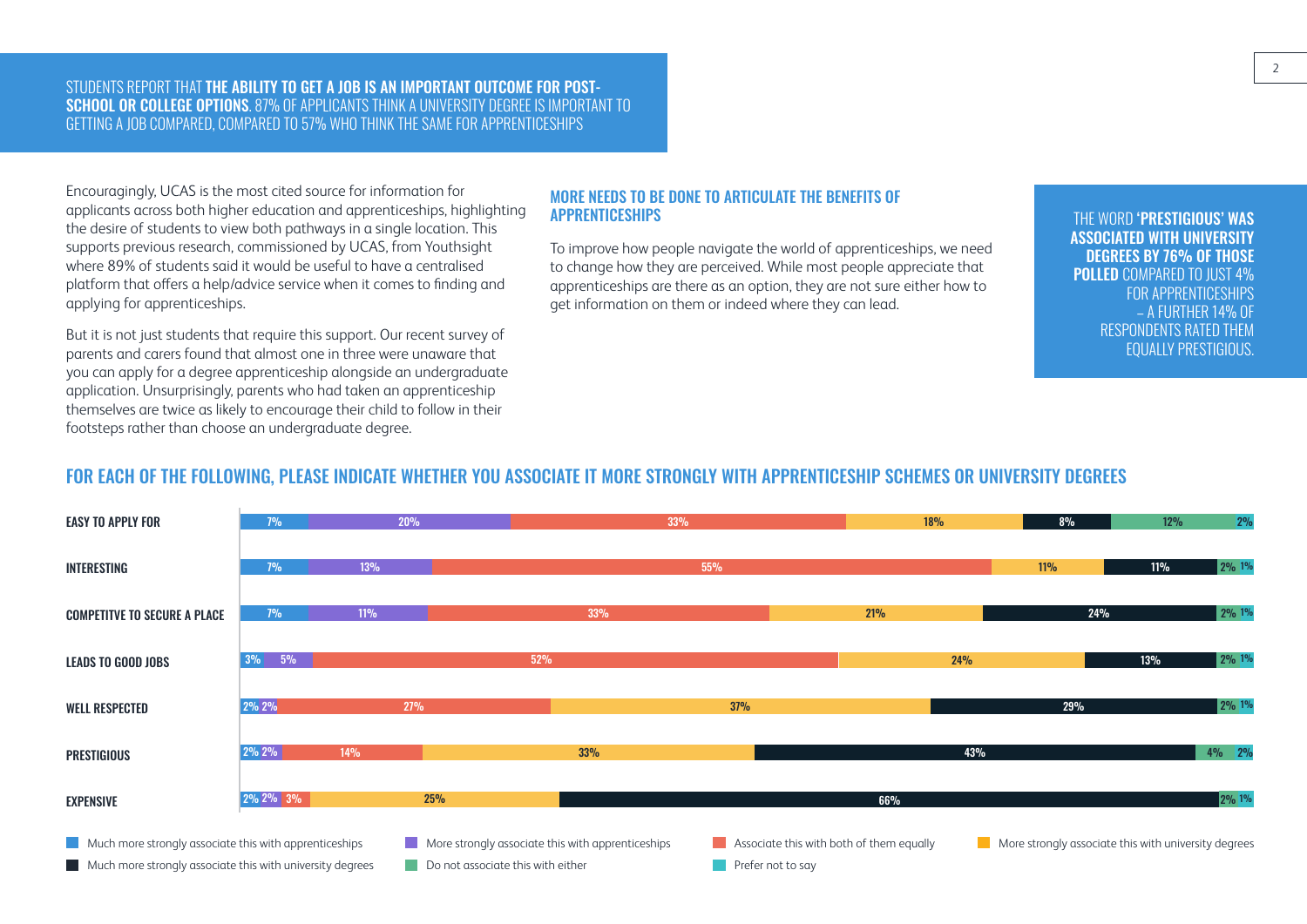This suggests a need to better explain what an apprenticeship is  $-$  a job with training – and it is an opportunity to promote degree apprenticeships as a hybrid between apprenticeships and undergraduate study to raise the prestige of apprenticeships overall.

#### THE BAKER CLAUSE IS STILL NOT BEING IMPLEMENTED CONSISTENTLY

The Baker clause is an amendment to the Technical and Further Education Act which, since January 2018, has required secondary schools and colleges in England, by law, to allow other education and training providers access to their pupils to inform them of technical and vocational qualifications or apprenticeships. This regulation is known as the Baker clause after its author, former education minister Lord Baker.

We know teachers and advisers are working hard to inform students about their options. But despite their best efforts our research found that the clause is not being implemented consistently across all schools and colleges.

Of a self-reported sample, only around a third of students reported receiving their legal entitlement to information from apprenticeship providers or FE colleges – and only around half of those currently studying in FE colleges. This shows that students are still not alert to the full range of options available to them and may be ruling out opportunities unknowingly.

We have a clear ambition to act as a 'digital Baker Clause', providing comprehensive information, advice, and content tools to help students make informed and aspirational choices about the full range of postsecondary options in a single location. This will be complemented by improving pupils' understanding of how qualification and subject choices at GCSE, applied generals, or National 5s, T-levels and other post-16 options affect their opportunities later in life.

### NEXT STEPS

We are working hard to improve our apprenticeships offer. Our goal is for our service to be as strong for would-be apprentices as it is for prospective undergraduates, allowing students to explore their options side by side in a truly comparable manner.

We are not starting from scratch in this space, with the strong foundation of our Career Finder tool to build upon. Indeed, apprenticeships listed on Career Finder were viewed over 1.2 million times in the past 12-months. We acknowledge that there is so much more we can do as we seek to realise our ambition to be the go-to place for students to explore all their post-secondary options.

We also recognise that there are a lot of private and public sector apprenticeship matching services and we are not seeking to simply duplicate what is already out there. Rather we want to add value to this space, address fragmentation, and ensure the 700,000 prospective students and apprentices that come to UCAS each year see all the options available to them. We are a trusted and independent organisation and supporting people to make informed choices about their futures is key to meeting our charitable objectives.

We will be following up our *[Where Next? – What influences](https://www.ucas.com/corporate/news-and-key-documents/news/one-five-students-unintentionally-block-themselves-degree-choices)  [the choices school leavers make?](https://www.ucas.com/corporate/news-and-key-documents/news/one-five-students-unintentionally-block-themselves-degree-choices)* report with a deep dive on apprenticeships in the autumn.

> 54% OF STUDENTS STRONGLY AGREED OR SOMEWHAT AGREED THAT IT WAS 'ESSENTIAL' TO HAVE A UNIVERSITY DEGREE TO GET A WELL-PAID JOB.